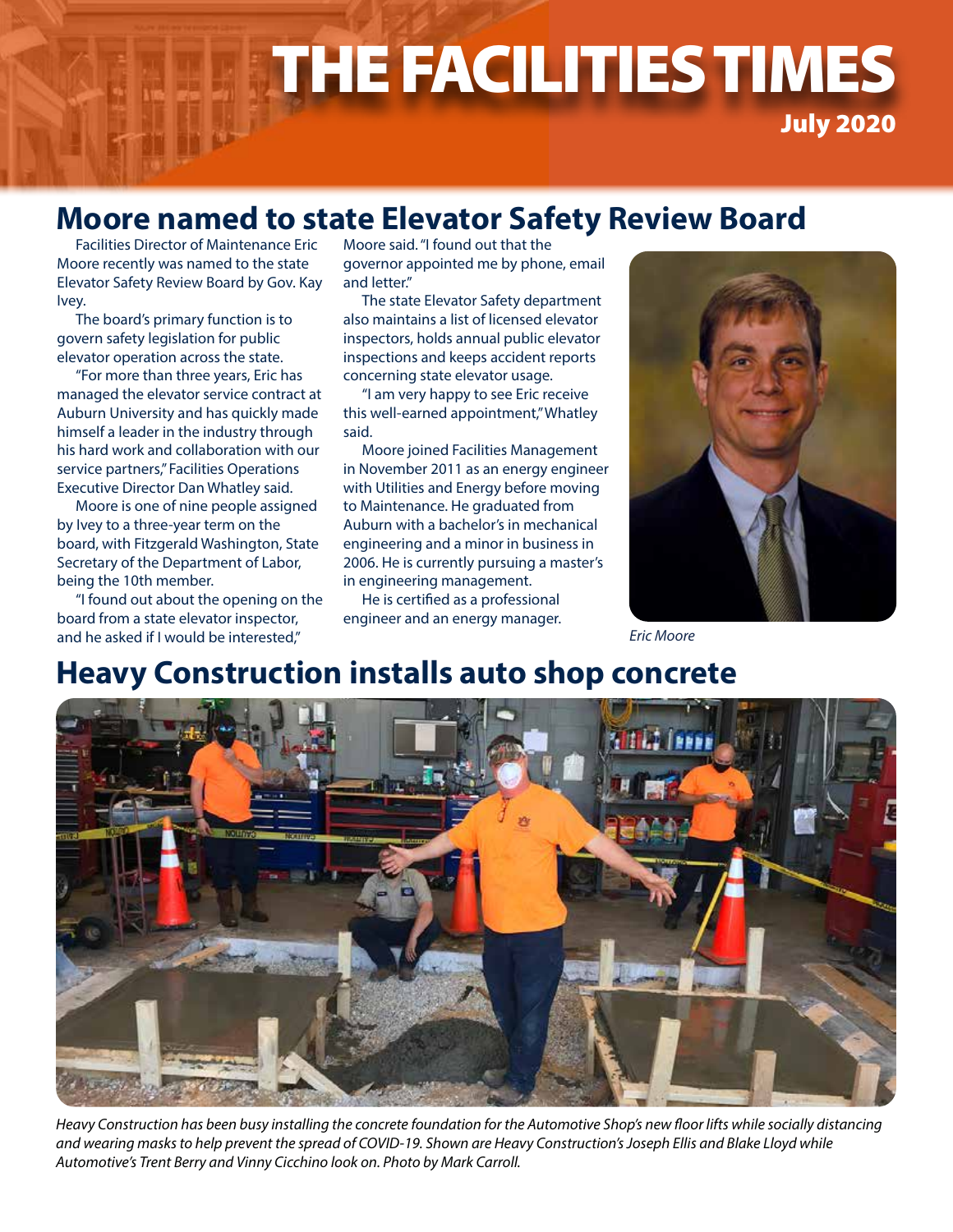# **Employee Communications for July 2020 From the FM Office of Employee Engagement**

#### General Announcements

**• Benefits Reminder –** Auburn University continues to offer COVID-related leave for employees who have been impacted by the coronavirus, either personally, through a family member or through resulting childcare issues. The existing guidelines have been approved through Aug. 8, 2020. For more information, visit Auburn University Human Resources website or contact Christy at clk0022@auburn.edu or 334-734- 9120.

#### **Congratulations**

**Congratulations to Danny Bentley** for his reclassification to an Electrician II.

**Congratulations to Grant Kirby** for his promotion to Plant Operations Tech II.

**Congratulations to Utilities & Energy** for passing 900 days since their last recordable injury. Great job!

**Congratulations to Maintenance** for passing 381 days, as of July 10, without a personal injury. Great job!

**Congratulation to Tony Wolfe** for being named Maintenance Supervisor of the Quarter.

**Congratulations to Earnest Teel** for being named Maintenance Employee of the Quarter.

#### **Congratulations to the following Facilities employees** who received a cash award for June 2020 :

- **• Shanda Foster**
- **• Samson Lastinger**
- **• Dinah Coe**
- **• Matthew Allsbrook**
- **• Rob Stanford**
- **• Jerry Ledbetter**
- **• Layne Black**

#### New Employees/Welcome

**Ben Bass** – Utility Services – Utilities Technician II – effective July 20.

> **Editorial and Writing Staff** Martha Gentry '98 Trey Wood '07

**Submit Feedback to Trey Wood at woodcas@auburn.edu**

**Brett Elder** – Fabrication – Sheet Metal Tech II – effective June 22.

**Matthew Salmons** – Preventative Maintenance – Tech I, HVACR – effective June 22.

**Michael Barron** – Zone 4 – Electrician II – effective June 22.

#### Retirements/Resignations

**Arthur Taylor** – Zone 3 – announced his retirement effective Aug. 1.

**Linda Robinson** – Custodial Services – announced her retirement effective Aug. 1.

**Bryan Raschilla** – Landscape Services – announced his retirement effective Sept. 1.

**Cedric Patterson** – Zone 4 – resigned July 2.

#### Facilities Training

**Self-Directed Learning is a great way to continue to enhance your knowledge and skills during COVID-19.**

Below are some recommendations from AUFM Training:

#### **AU HRD (Quick Dives – all less than five minutes each)**

Go to www.auburn.edu/ administration/human\_resources/hrd/ quick-dives.html

- 1. Customer Service
- 2. Team Dynamics

3. Three Models/Four Components of Supervision

Ø

#### **LinkedIn (Free Online Courses)**

- Login to AU Access
- Click on "Employees"
- Click on "LinkedIn Learning"
- Login and/or Register

**Photography** Trey Wood

#### **Recommended Courses (use the Search box to locate):**

1. Project Management Tips (length: 47 minutes)

2. Electrical Systems: Reading Drawings and Schematics (length: 47 minutes)

3. Diversity, Inclusion and Belonging (for Supervisors & above) (length: 47 minutes)

*Contact for training sessions:*

*Kathleen Jones | ktj0004@auburn. edu (334) 844-9411 | Building 1, Room 1173D*

*The training calendar can be found at https://aub.ie/trainingcalendar.*

#### Employment Opportunities

*Landscape Services*

- Landscape Supervisor 3 positions
- Arbor Specialist I/II
- Groundskeeper I/II 2 positions

#### *Maintenance*

- Construction Tech, IHC
- Electrician, IHC
- HVACR Tech, Zone 4
- Automotive Mech, Automotive Shop
- Roofer, Heavy Construction
- Painter, Zone 3
- Plumber, Zone 4

*For more information about, or to apply for, one of the jobs listed above, visit the Auburn University online employment site at www.auemployment.com.*

**These announcements are gathered by the Facilities Management Office of Employee Engagement. Submit announcements via email to Cynthia Baccus at** *geercyn@auburn. edu***.**

FACILITIES MANAGEMENT

**Please remember to recycle this newsletter.**

AUBURN UNIVERSITY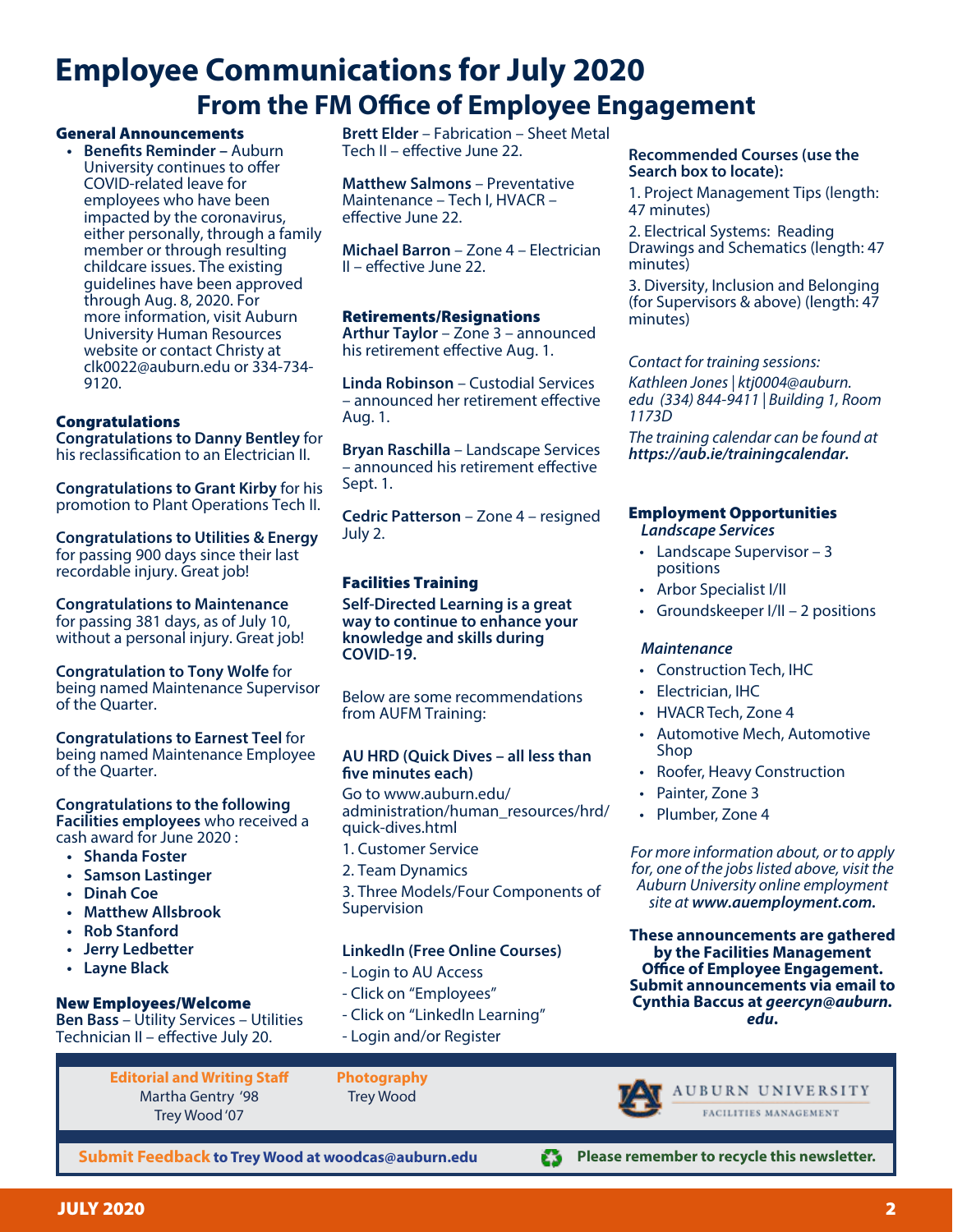# **Facilities new onboarding program to go live Aug. 1**



Facilities Management team members starting work with Facilities as of mid-August will be welcomed with a new digital onboarding program – Enboarder.

"Enboarder will help us to engage with new employees from the day they sign their offer letter through the first 90 days of employment," said Cynthia Baccus of Facilities HR.

Cynthia worked in collaboration with Christy Kimbrough (Facilities HR) and

Glen Granberry (Facilities IT) to create workflow and messaging for the new onboarding program.

Here is how it works – After a new employee accepts the offer letter, the employee will receive a text welcoming him/her to the Facilities Management team.

In the days leading up to the set start date, they will receive additional texts or emails such as:

• Short videos introducing Facilities

• Fun surveys

• Informational texts such as what to expect on the first day of work, where to report on the first day and what to wear.

"An additional bonus of the program is that it automates the onboarding process by also sending reminders and informational texts to the hiring supervisors," Christy said. "Supervisors no longer have to keep lists or try to remember next steps. Enboarder will send messages when supervisors need to take action."

If you have a new hire who recently signed an offer letter and you have questions regarding the new onboarding system, please contact Cynthia Baccus at 334-734-0502 (geercyn@auburn.edu) or Christy Kimbrough at 334-734-9120 (clk0022@auburn.edu).

# **Employees asked to view and acknowledge safety video**

Auburn University is asking all students, faculty and staff to view and acknowledge a brief educational video regarding safety measures and how each of us is to do our part in supporting the safety of one another.

As part of AHealthierU, all employees and students are required to view and acknowledge having seen the video prior to returning to on-campus activities or as soon as possible for those who have already returned.

AHealthierU was developed with input from campus leaders and supports Auburn's goals of safely facilitating academic, student and institutional operations. Students and faculty will follow a modified academic calendar that eliminates fall break and ends instruction prior to Thanksgiving, resulting in final exams administered remotely. Health protocols include physical distancing, face covering requirements in university buildings, reduced classroom capacities

and limits on large gatherings.

"A dedicated team has worked nonstop the past few months to prepare campus," said Fred Kam, director of the Auburn University Medical Clinic. "The best Auburn experience is shared when we are together on campus, but we need everyone's commitment and cooperation to start and finish the school year strong." To view the video, head to https://aub.ie/AHealthierUSafety.